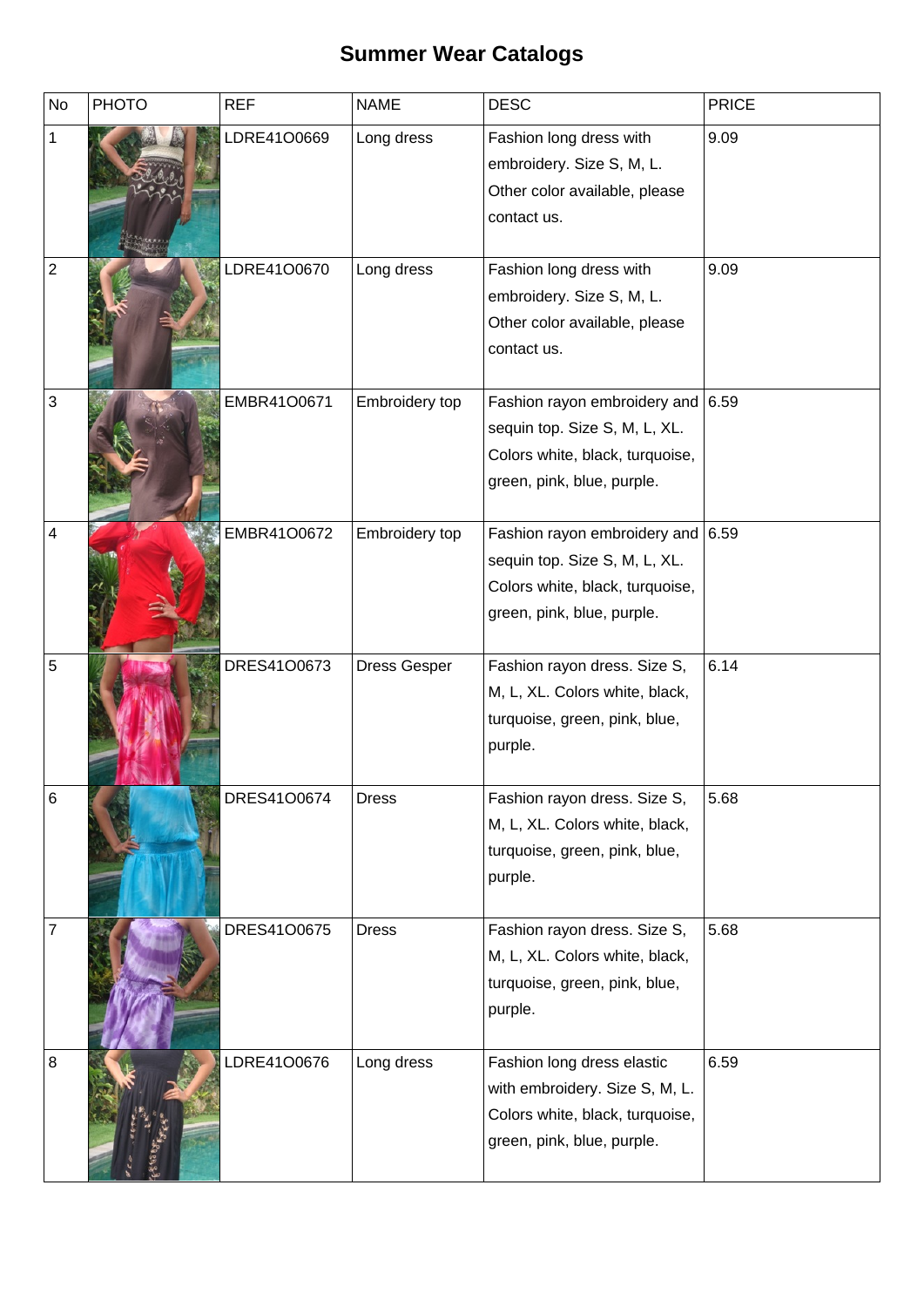| 9  |  | LDRE41O0677 | Long dress   | Fashion rayon long dress.      | 6.59 |
|----|--|-------------|--------------|--------------------------------|------|
|    |  |             |              | Size S, M, L. Colors white,    |      |
|    |  |             |              | black, turquoise, green, pink, |      |
|    |  |             |              | blue, purple.                  |      |
|    |  |             |              |                                |      |
| 10 |  | LDRE41O0678 | Long dress   | Fashion rayon long dress.      | 6.59 |
|    |  |             |              | Size S, M, L. Colors white,    |      |
|    |  |             |              | black, turquoise, green, pink, |      |
|    |  |             |              | blue, purple.                  |      |
|    |  |             |              |                                |      |
| 11 |  | LDRE41O0679 | Long dress   | Fashion rayon long dress.      | 6.59 |
|    |  |             |              | Size S, M, L. Colors white,    |      |
|    |  |             |              | black, turquoise, green, pink, |      |
|    |  |             |              | blue, purple.                  |      |
| 12 |  | DRES41O0680 | <b>Dress</b> | Fashion rayon dress. Size S,   | 5.45 |
|    |  |             |              | M, L, XL. Colors white, black, |      |
|    |  |             |              | turquoise, green, pink, blue,  |      |
|    |  |             |              | purple.                        |      |
|    |  |             |              |                                |      |
| 13 |  | DRES41O0681 | <b>Dress</b> | Fashion rayon dress. Size S,   | 6.14 |
|    |  |             |              | M, L, XL. Colors white, black, |      |
|    |  |             |              | turquoise, green, pink, blue,  |      |
|    |  |             |              | purple.                        |      |
|    |  |             |              |                                |      |
| 14 |  | DRES41O0682 | <b>Dress</b> | Fashion rayon dress elastic.   | 5.45 |
|    |  |             |              | Size S, M, L. Colors white,    |      |
|    |  |             |              | black, turquoise, green, pink, |      |
|    |  |             |              | blue, purple.                  |      |
| 15 |  | DRES41O0683 | <b>Dress</b> | Fashion rayon dress. Size S,   | 6.59 |
|    |  |             |              | M, L. Colors white, black,     |      |
|    |  |             |              | turquoise, green, pink, blue,  |      |
|    |  |             |              | purple.                        |      |
|    |  |             |              |                                |      |
| 16 |  | TOP41O0684  | Top          | Fashion rayon top elastic.     | 6.82 |
|    |  |             |              | Size S, M, L. Colors white,    |      |
|    |  |             |              | black, turquoise, green, pink, |      |
|    |  |             |              | blue, purple.                  |      |
|    |  |             |              |                                |      |